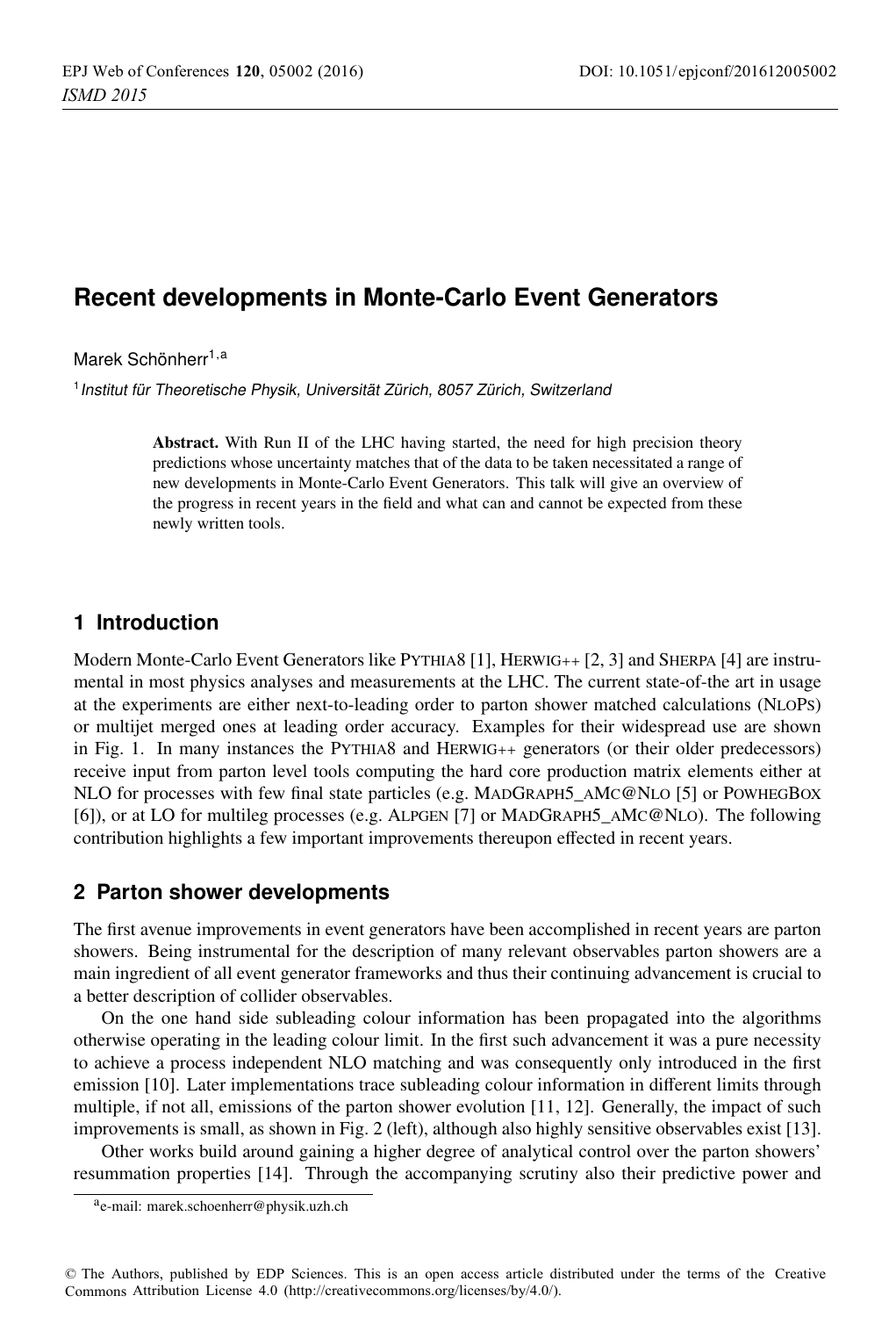

Figure 1. Left: Transverse momentum of the reconstructed *Z* boson in the central and the forward region, as measured by the ATLAS detector. Figure taken from [8]. Right: Transverse momentum of the leading jet in *Z* boson production in association with jets, as measured by the ATLAS detector. Figure taken from [9].



Figure 2. Left: Subleading colour effects in parton shower evolution in thrust in *<sup>e</sup>*<sup>+</sup>*e*−-collisions at LEP. Figure taken from [11]. Right: Thrust in *e*<sup>+</sup>*e*−-collisions at LEP as calculated by a new dipole shower implementation DIRE. Figure taken from [14].

ability to describe data has been improved. Fig. 2 (right) details the results of the newly written DIRE parton shower as compared to ALEPH data.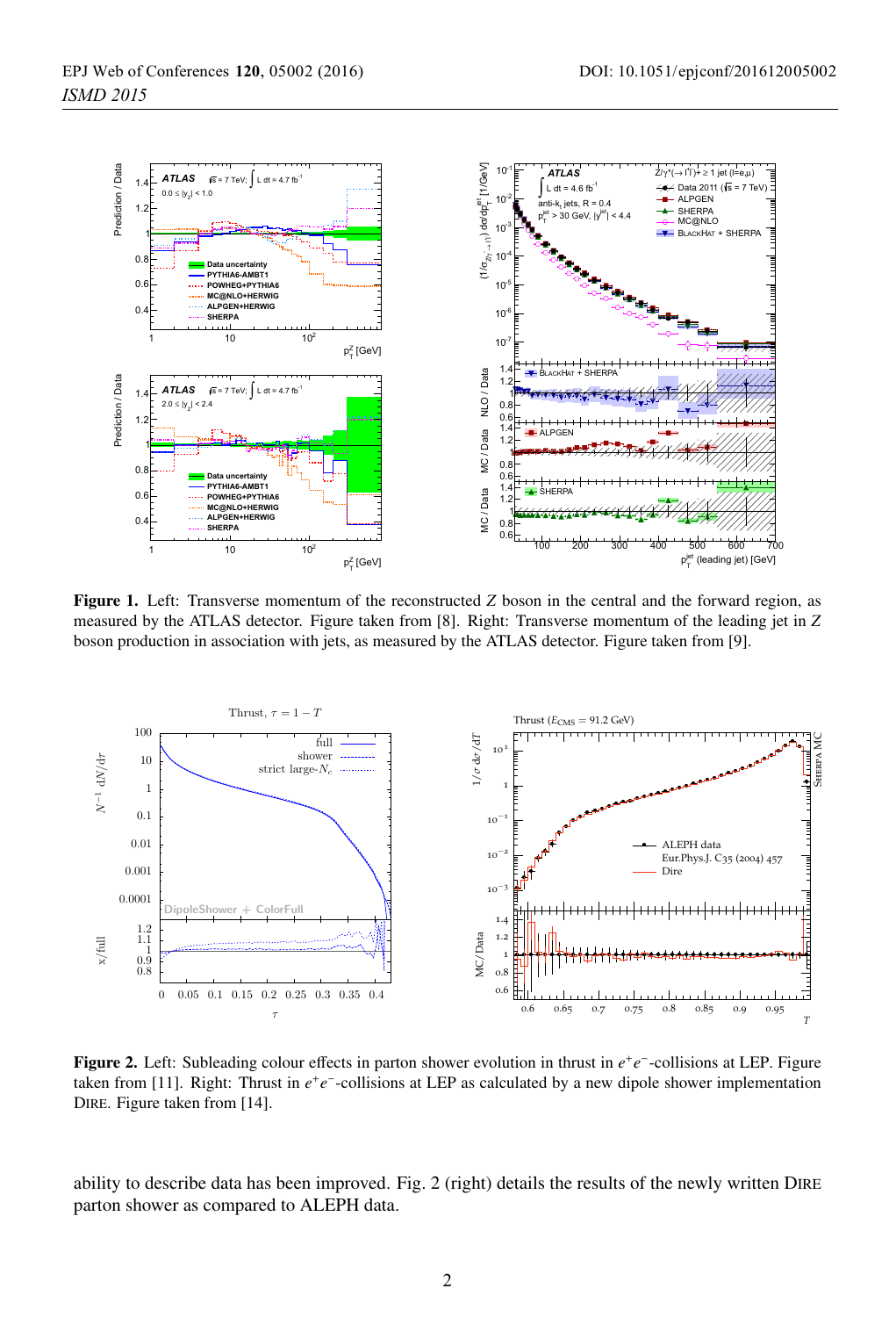

Figure 3. Left: Interplay of QCD evolution on top of *<sup>W</sup>* production and EW evolution on top of jet production in describing *W* plus mulitjet production. Figure taken from [15]. Right: Effects of adding EW evolution on subjet invariant masses. Figure taken from [16].

The third stream of development centres around incorporating electroweak effects into parton showers [15–17]. The emission of *W* and *Z* bosons, although rare, can be an important ingredient, especially in the highly boosted regime. Fig. 3 such effects for various observables. Such softcollinear approximations to higher-order electroweak corrections complement the approximate NLO electroweak corrections of [18] and the recently achieved automation of NLO electroweak corrections [19–21].

## **3 NLOPS matching**

Known under the names of MC@NLO [22] and POWHEG [23, 24], methods for matching NLO computations to parton showers are around for over ten years now. Recent years have seen small theoretical improvements on both schemes that lead to their application to a wider range of processes [10, 25–27] with a more complicated internal structure. The range of showers the respective matching schemes are available for has increased likewise [2, 3, 28, 29]. An systematically different matching method, UNLOPS, was developed in [30].

Similarly, CKKW [33] method of scale setting and Sudakov factor inclusion has been elevated to be applicable to NLO QCD computations in [34], leading to an improvement of NLOPS matched computations incorporating jets in the final state already at Born level. In colour singlet production in association with one additional jet the inclusion of a proper process dependent finite term can restore NLO accuracy for inclusive singlet production as well [35]. This formed the basis for the development of a NNLOPS matching method for colour singlet production [31, 36]. An exemplary result is shown in Fig. 4 (left). Another NNLOPS matching scheme basing basing on MC@NLO and UNLOPS matching was developed for the same process class in [32, 37]. Fig. 4 (right) details the results for this scheme named  $UN<sup>2</sup>LOPs$ .

#### **4 Multijet merging**

Multijet merging aims at consistently combining calculations for the production of a certain experimental signature, like lepton pairs, Higgs bosons or top quark pairs, in association with any number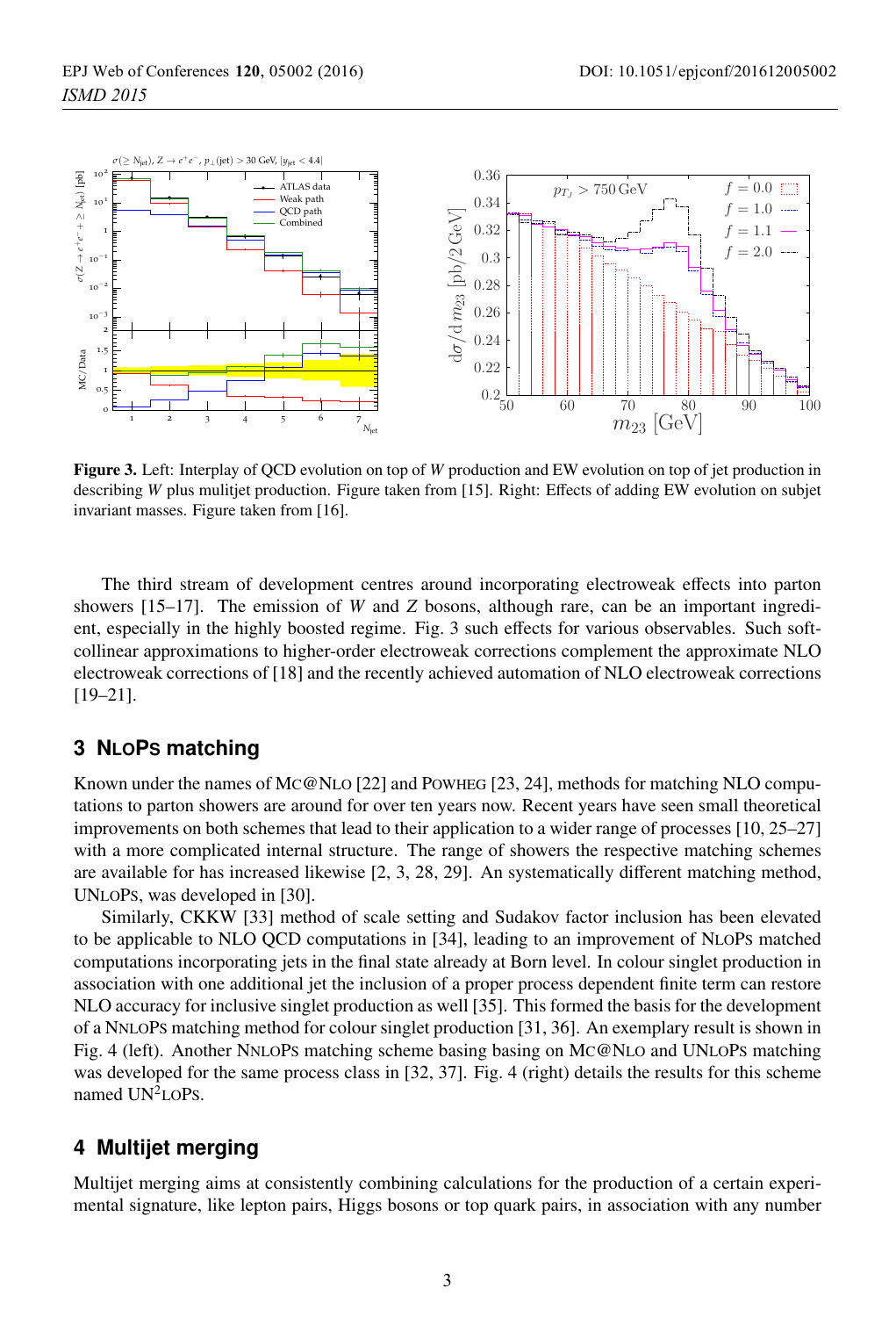

Figure 4. Left: Transverse momentum of the Higgs boson described at NNLOPS in the MiNLO approach. Figure taken from [31]. Right: Transverse momentum of the Higgs boson described at NNLOPS in the UN<sup>2</sup>LOPS approach. Figure taken from [32].

of jets. As many observables do not clearly separate between different jet multiplicities but instead receive substantial contributions by e.g. one, two and three jet final states, such multijet merging schemes are the best way to calculate these observables with the highest accuracies.

At the NLO, this was pioneered in [40]. Modern implementations for hadron colliders first appeared as MEPS@NLO [41–43] and were applied to a wide range of processes [13, 39, 44–47]. Other implementations using other methods to calculated the matched processes for each jet multiplicity have been established in [38] and [30]. Fig. 5 details results of all three mentioned methods.

# **5 Conclusions**

Monte-Carlo Event Generators are in good shape for Run II of the LHC. Tremendous progress in terms of the achieved accuracy in calculating the hard scattering process has been achieved. They can thus be used as for precise theoretical predictions including an evaluation of the theoretical uncertainty. Developments for the non-perturbative component of high-energy collisions, however, remain sparse. In that regime, playing a role in every hadron collider event, still phenomenologically motivated models with a large number of to-be-tuned parameters are instrumental in all generators. Thus, for precision calculations one should still try to minimise the influence of that regime on the considered observables.

MS acknowledges funding by the Swiss National Science Foundation (SNF) under contract PP00P2-128552.

#### **References**

- [1] T. Sjöstrand, S. Ask, J.R. Christiansen, R. Corke, N. Desai, P. Ilten, S. Mrenna, S. Prestel, C.O. Rasmussen, P.Z. Skands, Comput. Phys. Commun. 191, 159 (2015), 1410.3012
- [2] J. Bellm et al. (2013), 1310.6877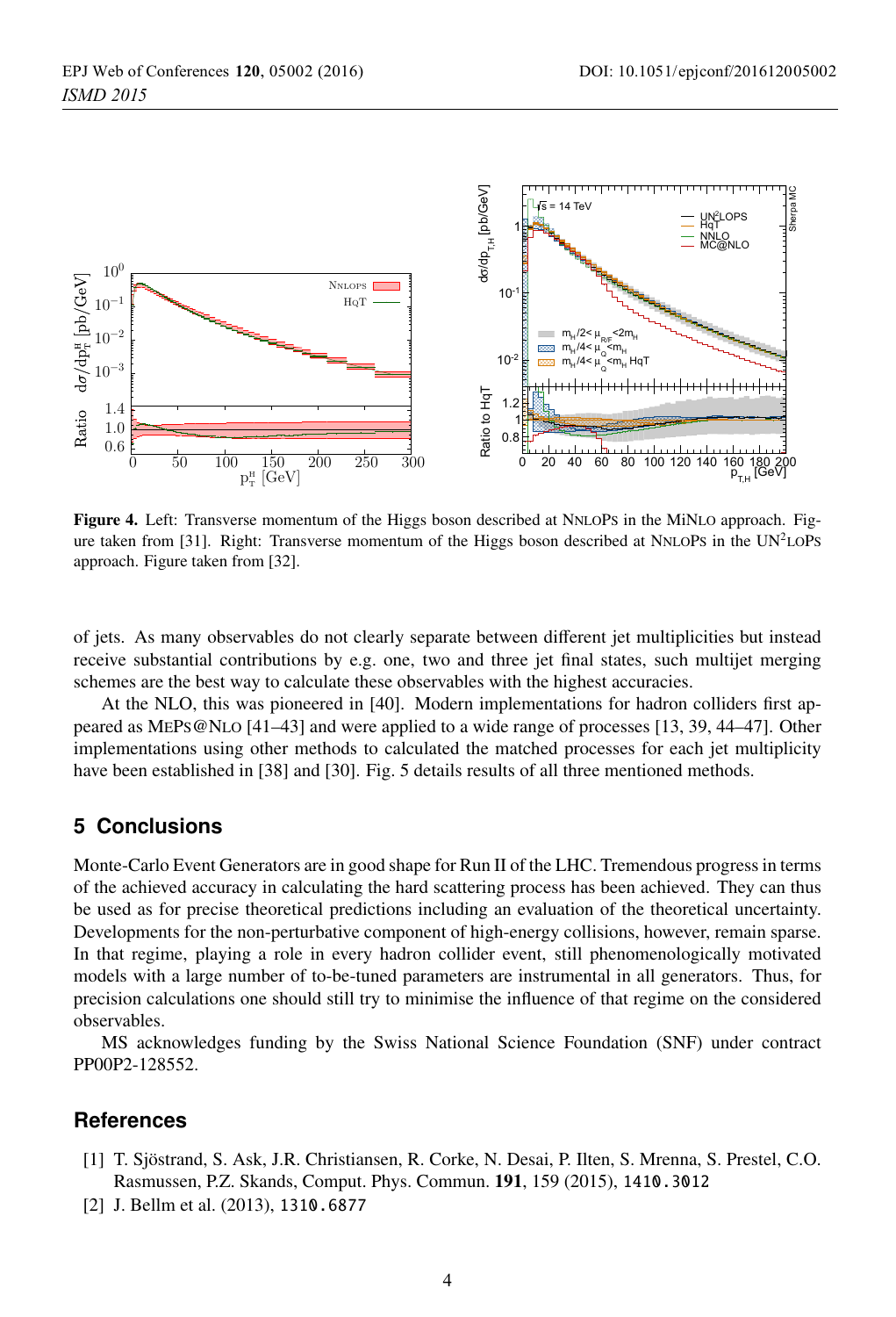

Figure 5. Left top: Transverse momentum of the leading jet in top pair production in association with jets described through a FXFX combination. Figure taken from [38]. Left bottom: Transverse momentum of the leading jet in Higgs production in association with jets described through UNLOPS merging. Figure taken from [30]. Right: Transverse momentum of the three leading jets in top pair production in association with jets described through MEPS@NLO merging. Figure taken from [39].

- [3] J. Bellm et al. (2015), 1512.01178
- [4] T. Gleisberg, S. Höche, F. Krauss, M. Schönherr, S. Schumann, F. Siegert, J. Winter, JHEP 02, 007 (2009), 0811.4622
- [5] J. Alwall, R. Frederix, S. Frixione, V. Hirschi, F. Maltoni, O. Mattelaer, H.S. Shao, T. Stelzer, P. Torrielli, M. Zaro, JHEP 07, 079 (2014), 1405.0301
- [6] S. Alioli, P. Nason, C. Oleari, E. Re, JHEP 06, 043 (2010), 1002.2581
- [7] M.L. Mangano, M. Moretti, F. Piccinini, R. Pittau, A.D. Polosa, JHEP 07, 001 (2003), hep-ph/0206293
- [8] G. Aad et al. (ATLAS), JHEP 09, 145 (2014), 1406.3660
- [9] G. Aad et al. (ATLAS), JHEP 07, 032 (2013), 1304.7098
- [10] S. Höche, F. Krauss, M. Schönherr, F. Siegert, JHEP 09, 049 (2012), 1111.1220
- [11] S. Plätzer, M. Sjödahl, JHEP 07, 042 (2012), 1201.0260
- [12] Z. Nagy, D.E. Soper, JHEP 06, 097 (2014), 1401.6364